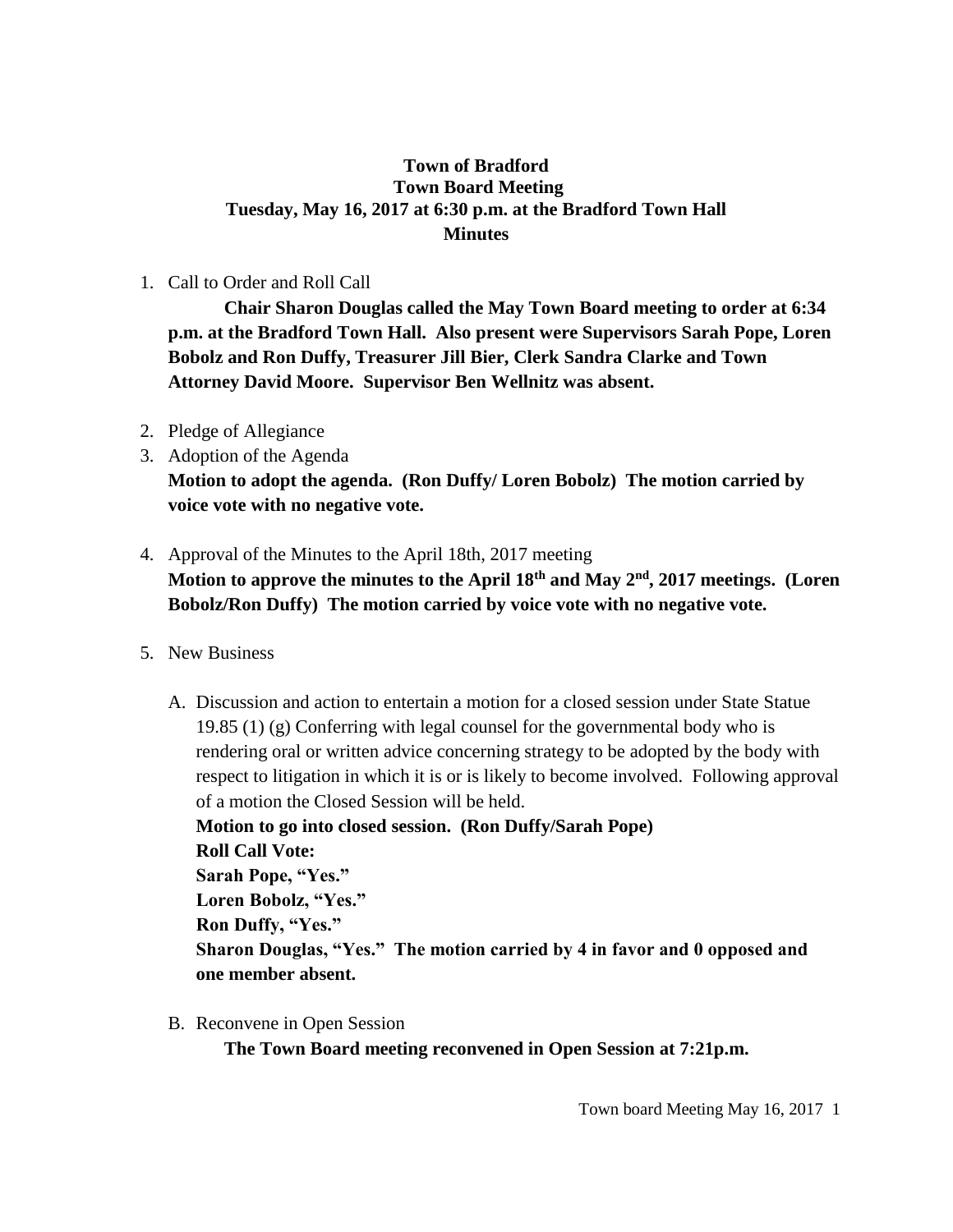C. Discussion and action on possibility of issuing commercial building permits

**Chair Sharon Douglas reported that the board had decided last month to change building inspectors from Safebuilt to Municipal Zoning and Inspection Service. Owner Greg Noll stated that they are certified to issue commercial building permits. She added that the Town does not currently have an ordinance in place to issue commercial building permits and the board would need to adopt code SPS 361.60 in its entirety, if they wanted to issue commercial building permits. She advised the board to remember that the next inspector they hire down the road may not have the capability to do commercial inspections. Chair Sharon Douglas recommended that they continue with the state issuing the commercial building permits. The board did not take any action to go forward with issuing commercial permits.**

- D. Discussion and action on Zoning Officer Report **Nothing to report**.
- E. Discussion and action on report by Fire District Representative

**Chair Sharon Douglas presented the fire district report sent by representative Mick Mullooly. She reported that she and Ron Duffy went to the Fire Station on May 1st and the report follows under announcements and reports.**

F. Discussion and action on Supervisors' evaluation of their sections of roads

**Ron Duffy reported that there are some potholes but it has been raining so much they haven't been able to fill them. Waite Road has potholes. Hofstrom Road has a pothole and the culvert north of it has an area of the road that has settled by the culvert. Loren Bobolz reported that an area on B-C Townline Road west of Highway 140 needs some shoulder added. A loose gravel sign is needed on Creek Road. Sarah Pope reported that Odling Road has some potholes and on Scott Street.** 

G. Discussion and action on roadwork, including but not limited to tree trimming, culvert repair and replacement, ditching, shouldering, maintenance including replacement of signs and posts, paver repair, pot hole filling, snowplowing, Creek Road, Emerald Grove and Carvers Rock Road Bridge replacements, 5-year Capital Improvement Plan, B-C Townline Culvert engineering and replacement and S. Emerald Grove Road Culvert replacement

**Chair Sharon Douglas reported that on May 5th Ron Duffy started applying the seeding and erosion control mat on Emerald Grove Road and then on Saturday Ron Duffy, Wayne and Sharon Douglas and Sandra Clarke applied** 

Town board Meeting May 16, 2017 2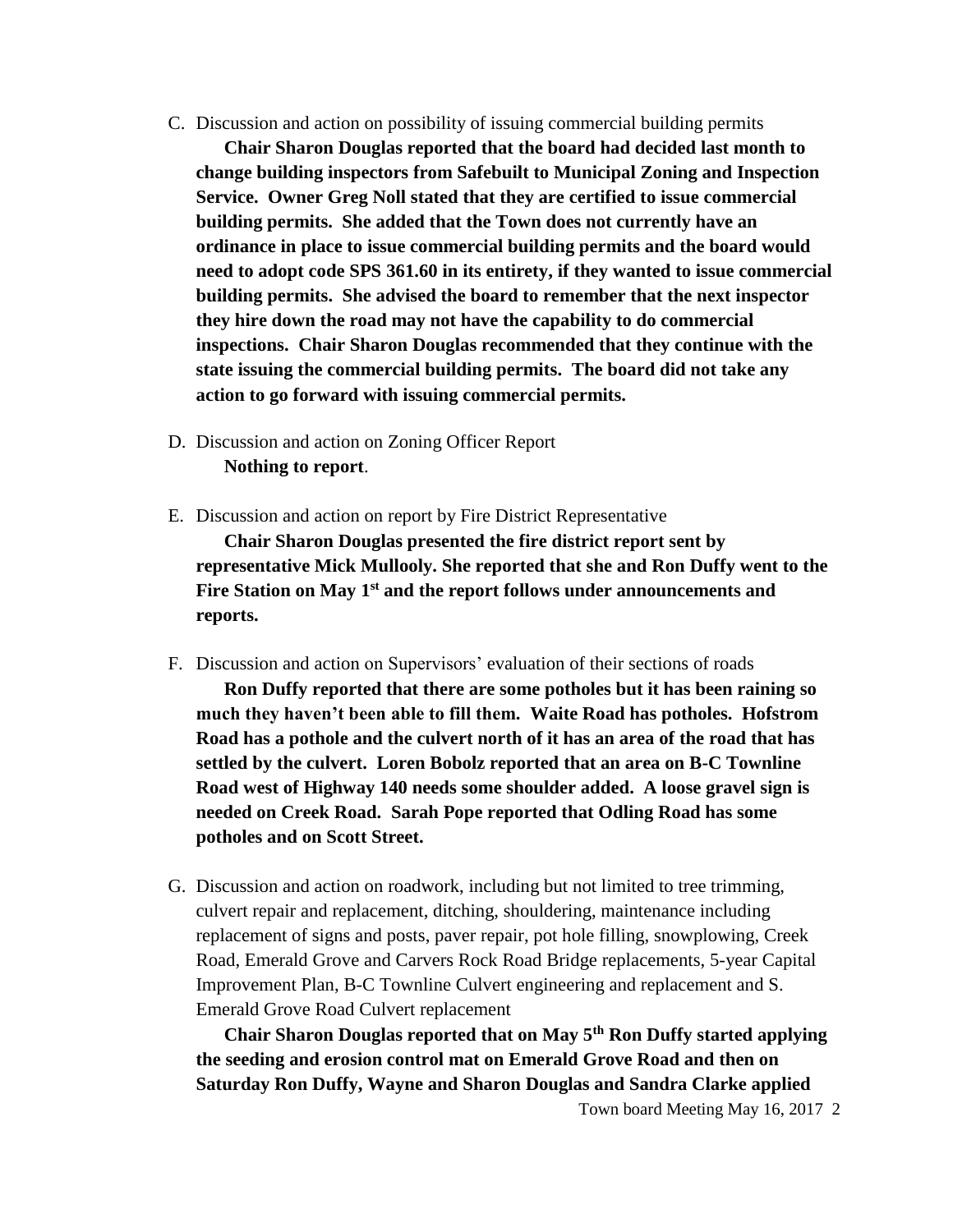**more. She added that the ditching in this area is greatly improved. The bridge on Town Hall Road just of Carvers Rock Road has settling of the pavement especially on the east side of the bridge. Sharon Douglas and Sandra Clarke had checked this and took pictures for the Town Board. The pictures of the underneath structure were reviewed. Sharon Douglas will ask Todd Needham from Battermans if he can check this.** 

**Ron Duffy presented drawings of the Maple Lane culvert at the intersection with Emerald Grove Road with the proposed changes of repositioning the culvert slightly farther west, and increasing the turning radius. Currently it is a 24" x 18" box culvert 42' long right to the edge of the road and the south end is caved in. He suggested that positioning the culvert slightly west and increasing the turning radius to 68' could help this. The proposed project would include putting in a new 56' aluminized steel culvert which would require two 26' pipes joined by a union with pipe that would be 24" arch pipe, re-profiling the ditch and shouldering. Ron Duffy suggested that the Town purchase the pipe and contract the rest of the project with board members providing the erosion control and seeding work. The culvert is under the size for the cost sharing under the County Bridge and Culvert Aid program.**

**Motion we replace the culvert on Maple Lane according to Ron Duffy's drawing and put it out for bids with culvert, excavation, re-profiling and asphalt all included as one package. (Loren Bobolz/Sarah Pope)**

**Roll Call Vote: Sarah Pope, "Yes."**

**Loren Bobolz, "Yes."**

**Ron Duffy, "Yes."**

**Sharon Douglas, "Yes." The motion carried with 4 in favor and 0 opposed and one member absent.**

**Chair Sharon Douglas reported that Inman Road from Larsen Road to the railroad tracks has many potholes and is practically a gravel road now. She added that she and Ron Duffy had met Bob Bruha from Scott Construction and he had given them three options for this road. One option was 3 inches of gravel with a double chip seal. The second option was leveling/scratch coat with paver laid cold mix asphalt and single chip seal. The third option was leveling/scratch coat with paver laid cold mix asphalt and a 1 1/2 inch overlay. The options were estimated at \$42,000 to \$52,000.**

**Sharon Douglas reported that she also spoke with Brian Ayre who suggested they grade and put gravel down, shoulder and make a crown. He stated that it would be \$500 to grade this. The cost of the gravel would be \$10 per ton. It was estimated that 3 inches of gravel would be about 2,000 ton. Sarah Pope suggested that they explore Brian Ayre's option and get the tonnage needed.** 

Town board Meeting May 16, 2017 3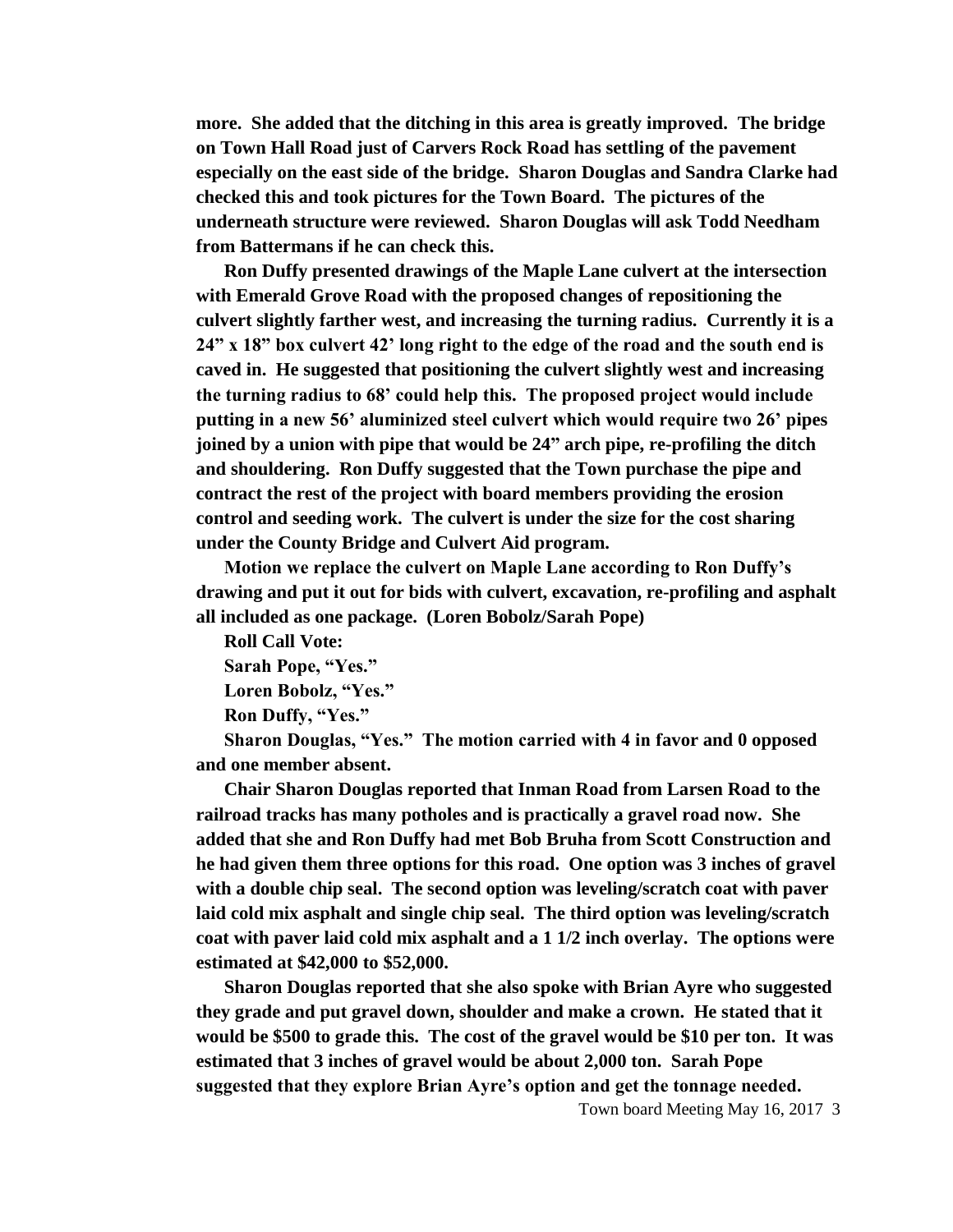**Sharon Douglas stated that she would ask Brian Ayre to measure this and get back to her.** 

**Reid Road would need a single chip seal to maintain it. The board agreed to bid this out and Ron Duffy stated that the bid should specify 3/8" fractured stone.**

H. Discussion and action on Town Hall Repair Committee Report

**Sharon Douglas stated that the deck for the Town Hall will need to be resurfaced this summer. Board members have done this work in the past.**

- I. Discussion and action on approval of Driveway Permit Applications **No applications were received.**
- J. Discussion and action on approval of Utility Permit Application

**An application was received from Sharon Telephone shortly before the meeting, to bore under Trescher Road for the property at 2400 S. Trescher Road and copies were distributed to the board members.** 

**Motion to approve the utility permit. (Sarah Pope/Loren Bobolz) The motion carried by voice vote with no negative vote.**

- K. Discussion and action on 2017 Weed Notice **The Weed Notice was sent in for publication and will be posted.**
- L. Discussion and action on approval of donations to Emerald Grove Cemetery Association and Mt. Philip Cemetery Association **Motion to donate \$500 each to Emerald Grove Cemetery Association and Mt. Philip Cemetery Association. (Loren Bobolz/Ron Duffy) The motion carried by voice vote with no negative vote.**
- M. Discussion and action on approval of Operator Licenses for Debra Schmidt and Kelly Jones for Cecelia's Golf Course, Cindy McNeil for Hat Rack Tap and other Operator License application received prior to the meeting

**The clerk reported that the fees were paid, the record checks had been completed and the applications were ready for approval for Cindy McNeil, Lorelei Bolinski and Kristi Bolinski for the Hat Rack Tap and Debra Schmidt, Gabrielle Geller, Ali Carlson and Kelly Jones for Cecelia's Golf Course. Motion to approve the Operator Licenses. (Sarah Pope/Ron Duffy) The motion carried by voice vote with no negative vote.**

N. Report of Liquor License applications received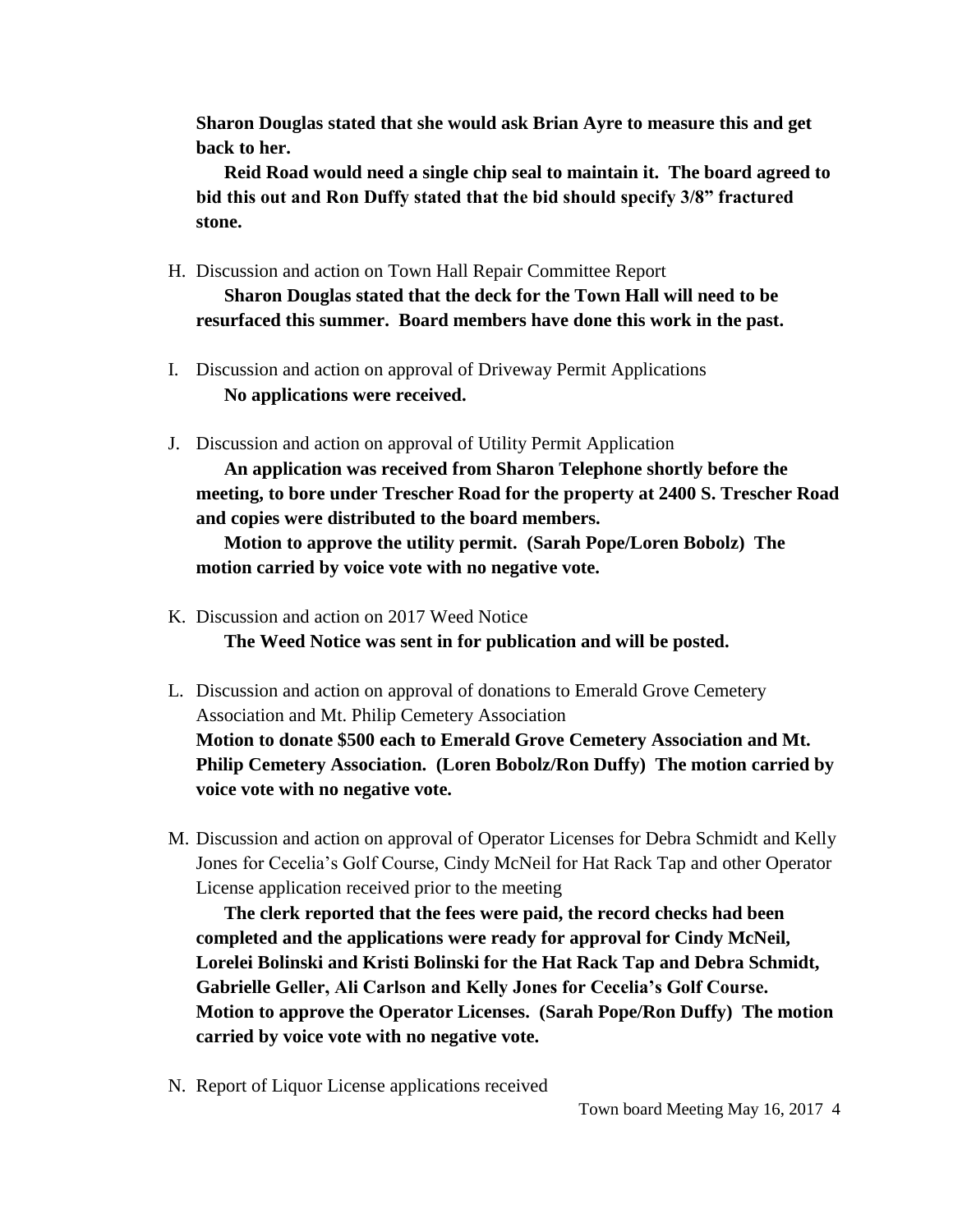**Clerk Sandra Clarke reported that she had received Class B Beer and Liquor License applications from Hat Rack Tap Inc. for the Hat Rack Tap and JW Golf LLC for Cecelia's Golf Course and would have them ready for approval at the June board meeting.**

## 6. Citizen Participation

**Mirjam Melin reported on the proposed GLBT railroad and urged people to submit comments before May 20th on both the application and the request by GLBT for a protective order to prevent disclosure of the investors. She reported that GLBT filed an application on May 1st. There were no letters of intent, the finances were minimally described, the cost was down 2.8 billion and the wording was vague on the prediction of traffic. There are four connections proposed. She noted that on the application it is stated "if the traffic is sufficient". Mirjam Melin stated the investors' names are redacted and they filed for a protective order not to disclose the investors. She added that "Rock Against the Rail" filed a letter asking to deny the motion. The "Rock Against the Rail" group is looking for donations to help with the cost of the attorneys. She suggested that individuals write another letter with how this will impact the local farming community. She added that the Surface Transportation Board can reject the application but the GLBT can come back with applications without end. She stated that doing a letter as a group would require that letters be served on every party of record and now there are 120 parties of record, so it is better to write individual letters. The comment deadline for opposing the protective order is May 20th and they are trying to get a 15 day extension. The comment deadline for the application is June 6th but they are trying to get a 15 day extension for this also. The County refiled their resolution with an inclusion to oppose the secrecy. She suggested that Attorney Moore be consulted for wording to oppose the motion for secrecy.** 

**Bill Perkins asked how many liquor licenses the Town has and the clerk stated that there are two and that is the quota since the limit is one license per 500 people.**

- 7. Announcements and Reports
	- **a. The June Town Board meeting will be held on Tuesday, June 20, 2017 at 6:30 p.m. at the Bradford Town Hall.**
	- **b. The Rock County Sheriff's Report was reviewed.**
	- **c. Chair Sharon Douglas reported that she and Ron Duffy attended the Fire District meeting on May 1st and were the only municipality that attended. They were given a tour of the fire station and the two new sleeping rooms and shower for EMTs. John Rindfliesch stated that he has received calls from EMTs who had heard of this. They reviewed all the equipment housed at the station and the**

Town board Meeting May 16, 2017 5